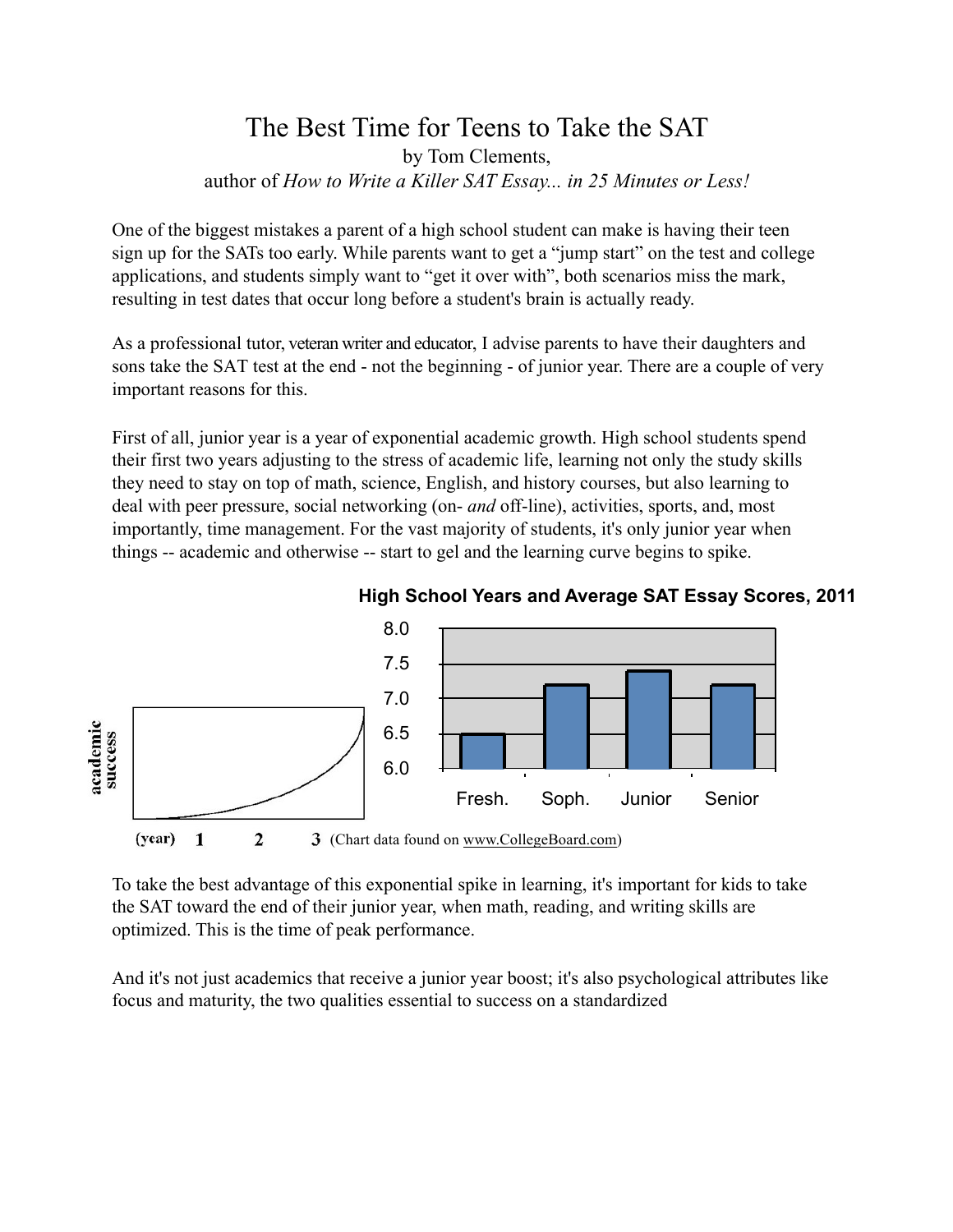test like the SAT. The SAT is a marathon, roughly four hours long, and test takers need not only focus to deal with the ten different sections of the test but also the maturity to pace themselves and not give in to distractions, frustrations, and ennui.

One of my students, for example, found himself in an SAT room seated next to a girl with tiny bells on her shoes, which, every time she wiggled her feet (which was often!), sent tiny sonic shivers through the room. My student had to find both the strength to focus and ignore the distraction *and* the maturity not to strangle the girl! Maturity, moreover, leads to greater self-confidence, an essential attribute of successful test-takers.

Another student told me of the time her proctor for the SAT exam spent most of his time in the front of the room *talking on his cell phone* while the rest of the kids were trying to concentrate on the test. No one wanted to criticize the proctor, or even politely ask that he wait until the test was over, for fear of being ostracized and thrown even more off balance for the remainder of the test. No one wanted to lose focus on the crucial task at hand.

Our generation, of course, never had to deal with anything remotely similar to a four- hour, nerve-racking standardized test on which college admissions now largely depend. It's a different world out there today, folks!

Which brings me to my second point… Because there is so much riding on this test, it's mandatory for students to take the SAT twice, once in March of their junior year and again a few months later in May. I've used a simple sports playoff metaphor with my students and their parents to explain the dynamics of this approach.

*Which teams invariably do best in the playoffs? Those coming in for their first go-round or veteran teams, who've "been there, done that"?*

The answer, of course, is that veteran teams perform better. *Way better.* Consequently, I position the March test as a "pre-season" game, where students can learn to deal with time constraints, distractions (remember the bells?), proctor problems, and the fear factor, which weighs heavily on most teens the first time they take the test. (By the way, the PSATs don't have an essay, so there is no test-writing practice until their first SAT.)

Then, in May, when they take the test for the second time, the students come back into the room as "game-day veterans", much more confident about handling the circus atmosphere of the testing arena and more aware of what variables they have to contend with. Scores typically go up over 100 points for my students taking the test again in May.